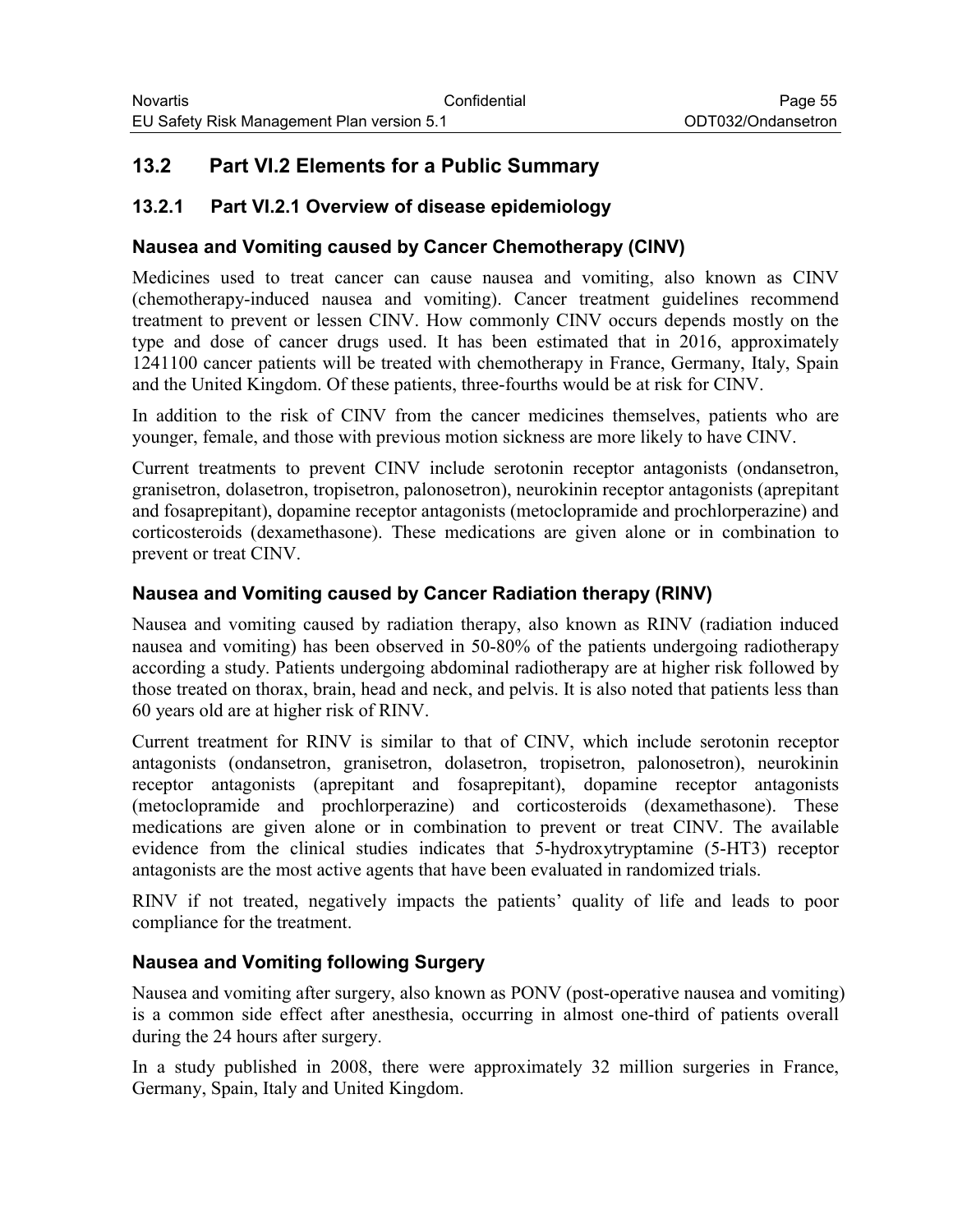Risk factors for nausea and vomiting after surgery include: being a female who is past puberty, not smoking, and history of motion sickness. Children are twice as likely to have vomiting as adults, and a long surgery also increases the risk of vomiting.

Classes of medicines commonly used for PONV include anticholinergics, antihistamines, phenothiazines, sedatives/anxiolytics, butyrophenones, dopamine antagonists, serotonin receptor antagonists, and corticosteroids, alone or in combination.

PONV almost always goes away with time. Serious complications are rare, although it can cause dehydration, problems healing, bleeding, damage to the throat, and difficulty breathing.

# **13.2.2 Part VI.2.2 Summary of treatment benefits**

### **Nausea and Vomiting caused by Cancer Chemotherapy/Radiotherapy (CINV/RINV)**

CINV/RINV can significantly affect a patient's quality of life, leading to poor compliance with further cancer treatment. Nausea and vomiting can also result in patients having poor nutrition, having difficulty taking care of themselves, or being unable to do things (physically or mentally) as well as they used to. Other complications include poor wound healing and injury to the oesophagus (Ettinger et al 2012). The current gold standard of treatment to prevent acute nausea and vomiting following HEC is a three-drug regimen including single doses of a 5-HT<sup>3</sup> receptor antagonist (such as dolasetron, granisetron, ondansetron, tropisetron), dexamethasone, and aprepitant given before chemotherapy (Roila et al 2010). It is generally agreed that no differences between the serotonin receptor antagonists (dolasetron, granisetron, ondansetron, and tropisetron) exist in terms of efficacy (Roila et al 2010).

## **Nausea and Vomiting following Surgery**

Nausea and vomiting are among the most common complaints after surgery. Severe retching and vomiting is uncomfortable and may result in serious complications or longer stays in the hospital. Patients considered at high risk for nausea and vomiting after surgery are often given medications such as ondansetron before the operation in order to decrease the chance of nausea and vomiting after surgery (Kovak et al 1999).

# **13.2.3 Part VI.2.3 Unknowns relating to treatment benefits**

The treatment benefits of ondansetron apply to patients with nausea and vomiting due to chemotherapy or radiotherapy and to patients with nausea and vomiting following surgery.

# **13.2.4 Part VI.2.4 Summary of safety concerns**

**Table 13-5 Important identified risks**

| <b>Risk</b>                                                                                                                                                                          | What is known                                                                                                                                                                                    | <b>Preventability</b>                                                |
|--------------------------------------------------------------------------------------------------------------------------------------------------------------------------------------|--------------------------------------------------------------------------------------------------------------------------------------------------------------------------------------------------|----------------------------------------------------------------------|
| Very low blood pressure and<br>loss of consciousness when<br>ondansetron is taken at the<br>same time as apomorphine,<br>which is a medicine used in<br>the treatment of Parkinson's | Ondansetron and apomorphine<br>may interact and cause very<br>harmful effects. Using these<br>medicines together may cause<br>very low blood pressure, dizziness,<br>lightheadedness, or loss of | Patients should not take<br>ondansetron and apomorphine<br>together. |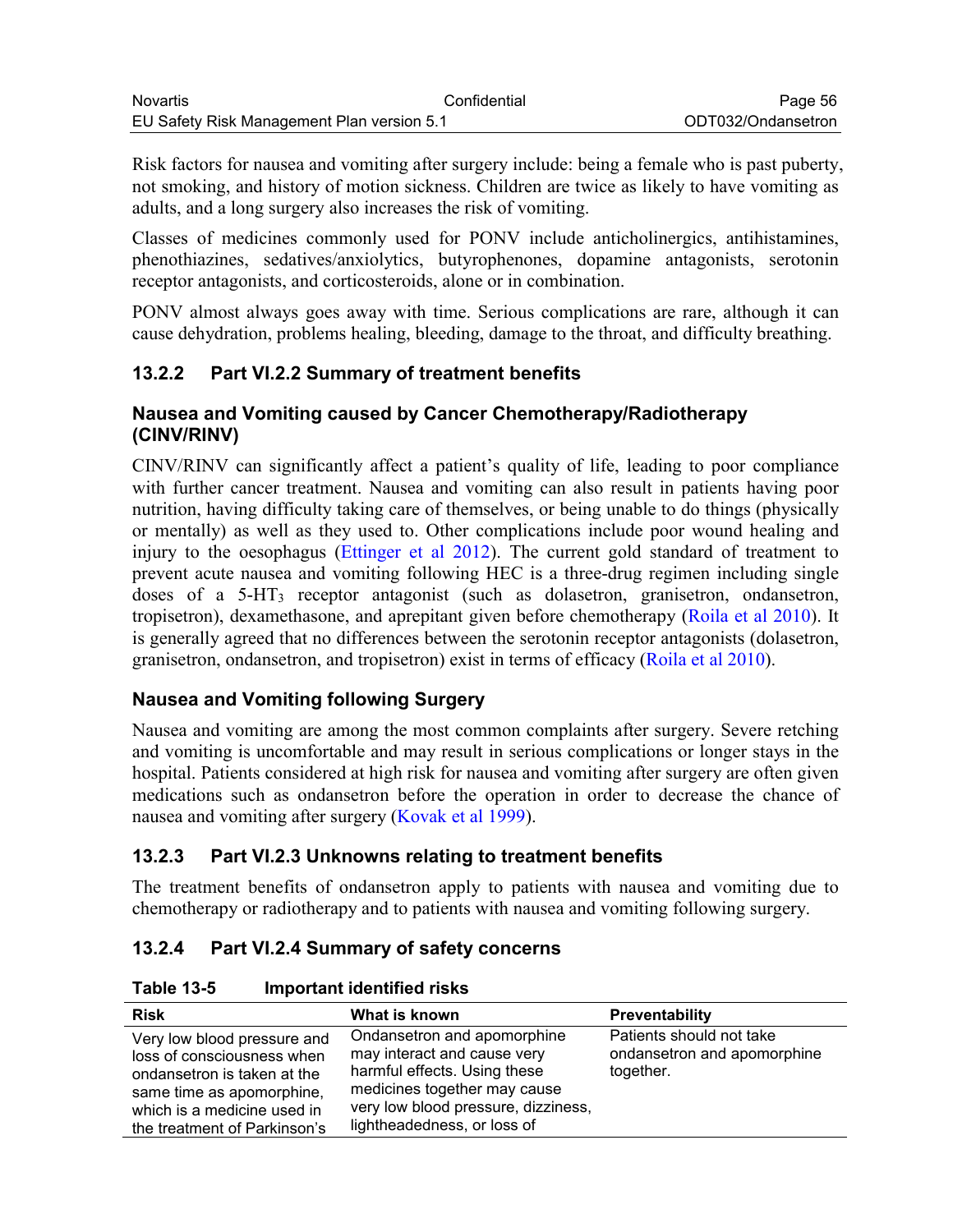| <b>Risk</b>                                                                                                | What is known                                                                                                                                                                                                                                                                                                                                                                                                                                                                                                                                                                                                                                                                                                                                                                                                                                                                                                                                                                                                                                                                                                                                                                                                                                                                                                                                                  | Preventability                                                                                                                                                                                                                                                                                                                                                                                                                                                                                                                                                                                                                                                                                        |
|------------------------------------------------------------------------------------------------------------|----------------------------------------------------------------------------------------------------------------------------------------------------------------------------------------------------------------------------------------------------------------------------------------------------------------------------------------------------------------------------------------------------------------------------------------------------------------------------------------------------------------------------------------------------------------------------------------------------------------------------------------------------------------------------------------------------------------------------------------------------------------------------------------------------------------------------------------------------------------------------------------------------------------------------------------------------------------------------------------------------------------------------------------------------------------------------------------------------------------------------------------------------------------------------------------------------------------------------------------------------------------------------------------------------------------------------------------------------------------|-------------------------------------------------------------------------------------------------------------------------------------------------------------------------------------------------------------------------------------------------------------------------------------------------------------------------------------------------------------------------------------------------------------------------------------------------------------------------------------------------------------------------------------------------------------------------------------------------------------------------------------------------------------------------------------------------------|
| disease                                                                                                    | consciousness.                                                                                                                                                                                                                                                                                                                                                                                                                                                                                                                                                                                                                                                                                                                                                                                                                                                                                                                                                                                                                                                                                                                                                                                                                                                                                                                                                 |                                                                                                                                                                                                                                                                                                                                                                                                                                                                                                                                                                                                                                                                                                       |
| (Profound hypotension and<br>loss of consciousness when<br>administered with<br>apomorphine hydrochloride) |                                                                                                                                                                                                                                                                                                                                                                                                                                                                                                                                                                                                                                                                                                                                                                                                                                                                                                                                                                                                                                                                                                                                                                                                                                                                                                                                                                |                                                                                                                                                                                                                                                                                                                                                                                                                                                                                                                                                                                                                                                                                                       |
| <b>Allergic Reaction</b><br>(Hypersensitivity)                                                             | Severe allergic reactions, including<br>anaphylactic reactions, have been<br>reported with ondansetron<br>treatment. Signs of serious allergic<br>reactions can include rash, hives,<br>swelling of the face, mouth and/or<br>tongue, and breathing problems.                                                                                                                                                                                                                                                                                                                                                                                                                                                                                                                                                                                                                                                                                                                                                                                                                                                                                                                                                                                                                                                                                                  | Patients should not take<br>ondansetron if they are allergic<br>(hypersensitive) to ondansetron<br>or any of the other ingredients in<br>the drug product and should be<br>cautious if they are allergic to<br>medicines in the same family as<br>ondansetron.                                                                                                                                                                                                                                                                                                                                                                                                                                        |
| Heart rhythm problems<br>(QT interval prolongation and<br>Torsade de Pointes)                              | Ondansetron may increase<br>(prolong) the QTc interval. The<br>QTc interval is one of many pieces<br>of information read from an<br>electrocardiogram (ECG). An ECG<br>is an instrument that measures the<br>electrical activity of the heart. If the<br>QTc interval is increased to the<br>point of causing abnormal heart<br>beats, a patient may experience<br>symptoms. In some cases, this can<br>result in a sensation of palpitations<br>- extra, skipped, or rapid<br>heartbeats. If a patient<br>experiences many extra heart<br>beats in a row (the heart is beating<br>too fast), too little blood gets<br>pumped out of the heart and to the<br>rest of the body, including the<br>brain. This can lead to symptoms<br>of lightheadedness, fainting, or in<br>the most severe form, cardiac<br>arrest requiring defibrillation with<br>electrical pads.<br>In a study in healthy people that<br>was designed specifically to<br>determine the effect of<br>ondansetron on the QTc interval,<br>the effects on QTc interval were<br>related to the amount of<br>ondansetron in the blood. At the<br>highest dose tested (32 mg given<br>into a vein), QTc changes of<br>concern (greater than 10 msec<br>prolongation) were observed.<br>These changes resolved within 3<br>hours. The 8 mg dose given into a<br>vein did not cause QTc changes of | Because 32 mg given into a vein<br>is known to cause changes in<br>the QT interval that are of<br>concern, this dose should not be<br>used.<br>Certain conditions can result in a<br>patient having a higher risk of<br>abnormal heart beats, including<br>(but not limited to) some of the<br>following - conditions present<br>since birth such as Congenital<br>Long QT Syndrome, problems<br>with salt concentrations in the<br>body (low levels of magnesium,<br>potassium, or calcium in the<br>blood), various types of heart<br>disease, and certain medications<br>that can cause further increases<br>in the QTc interval. Ondansetron<br>should be used cautiously in<br>these situations. |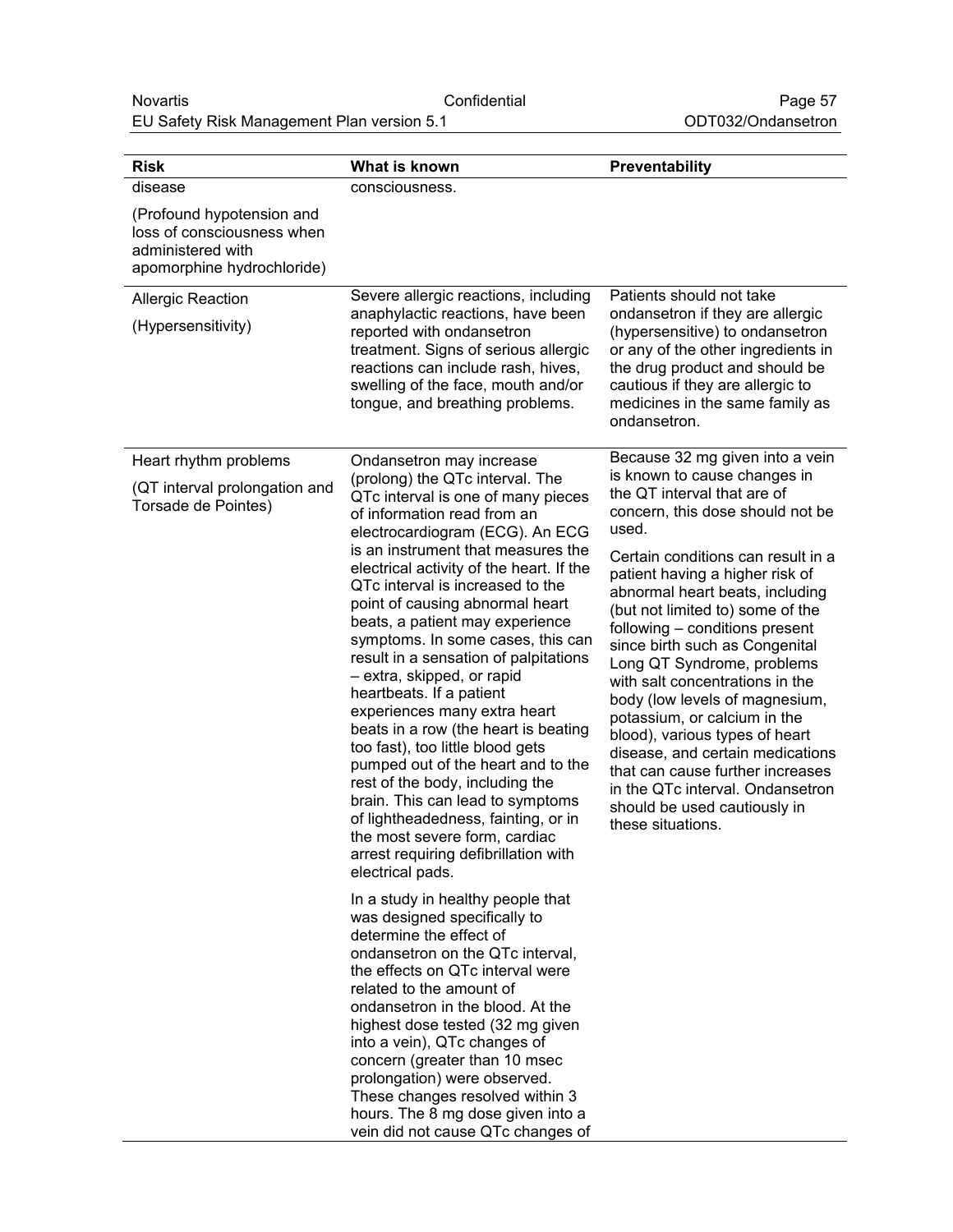| <b>Risk</b>                                                      | What is known                                                                                                                                                                                                                                                                       | <b>Preventability</b>                                                                               |
|------------------------------------------------------------------|-------------------------------------------------------------------------------------------------------------------------------------------------------------------------------------------------------------------------------------------------------------------------------------|-----------------------------------------------------------------------------------------------------|
|                                                                  | concern.                                                                                                                                                                                                                                                                            |                                                                                                     |
|                                                                  | GSK has received reports of<br>prolonged QTc interval and rapid<br>heartbeats in patients taking<br>ondansetron, including low doses<br>of ondansetron. Some of these<br>reports described life-threatening<br>or fatal events.                                                     |                                                                                                     |
| Severe skin reaction with<br>blisters and loss of skin<br>layers | Toxic epidermal necrolysis (TEN)<br>is a rare, sometimes life-<br>threatening skin condition. Blisters                                                                                                                                                                              | Patients with a history of TEN<br>must avoid the drug that caused<br>TEN, as well as medicines that |
| (Toxic epidermal necrolysis)                                     | can cover most of the body and<br>the skin can also peel off and<br>expose the underlayers of skin.<br>Because of the skin damage, the<br>patient can more easily develop<br>bad infections. Reactions to drugs<br>have been reported to cause most<br>cases of TEN (Schwartz et al | are chemically related.                                                                             |

2013)

| <b>Table 13-6</b> | <b>Important potential risks</b> |
|-------------------|----------------------------------|
|-------------------|----------------------------------|

| <b>Risk</b>                                                                                                                                                     | What is known                                                                                                                                                                                                                                                                                                                                                                                                                                                   |
|-----------------------------------------------------------------------------------------------------------------------------------------------------------------|-----------------------------------------------------------------------------------------------------------------------------------------------------------------------------------------------------------------------------------------------------------------------------------------------------------------------------------------------------------------------------------------------------------------------------------------------------------------|
| Severe side effects on muscles and<br>brain from too much serotonin<br>(Serotonin syndrome)                                                                     | Serotonin syndrome occurs when you take medications<br>that cause high levels of the chemical serotonin to<br>accumulate in your body. Serotonin syndrome can occur<br>when you increase the dose of such a drug or add a new<br>drug to your regimen. Similar cases were reported with oral<br>overdose of ondansetron in children.                                                                                                                            |
|                                                                                                                                                                 | Serotonin is a chemical your body produces that is needed<br>for your nerve cells and brain to function. High levels of<br>serotonin may cause symptoms that can range from mild<br>(shivering and diarrhea) to severe (muscle rigidity, fever<br>and seizures). Severe serotonin syndrome can be fatal if<br>not treated (Iqbal et al 2012).                                                                                                                   |
|                                                                                                                                                                 | Patients should tell their doctor, nurse or pharmacist about<br>all medicines that they are taking, have recently taken or<br>might take. This includes medicines used to treat<br>depression and/or anxiety, including SSRIs (selective<br>serotonin reuptake inhibitors) such as fluoxetine,<br>paroxetine, sertraline, fluvoxamine, citalopram,<br>escitalopram or SNRIs (serotonin noradrenaline reuptake<br>inhibitors) such as venlafaxine or duloxetine. |
| Birth defects or other adverse effects on<br>infant if mother takes ondansetron while<br>pregnant<br>(Adverse birth outcomes following use<br>during pregnancy) | Pregnant women have not been included in studies of<br>ondansetron. As a result there is very limited data on the<br>safety of ondansetron for pregnant women and their<br>babies. The use of ondansetron during pregnancy is not<br>recommended.                                                                                                                                                                                                               |
| High blood levels of ondansetron and<br>greater chance of side effects in                                                                                       | Ondansetron is removed from the body by the liver. If you<br>have liver disease, the level of ondansetron in your blood                                                                                                                                                                                                                                                                                                                                         |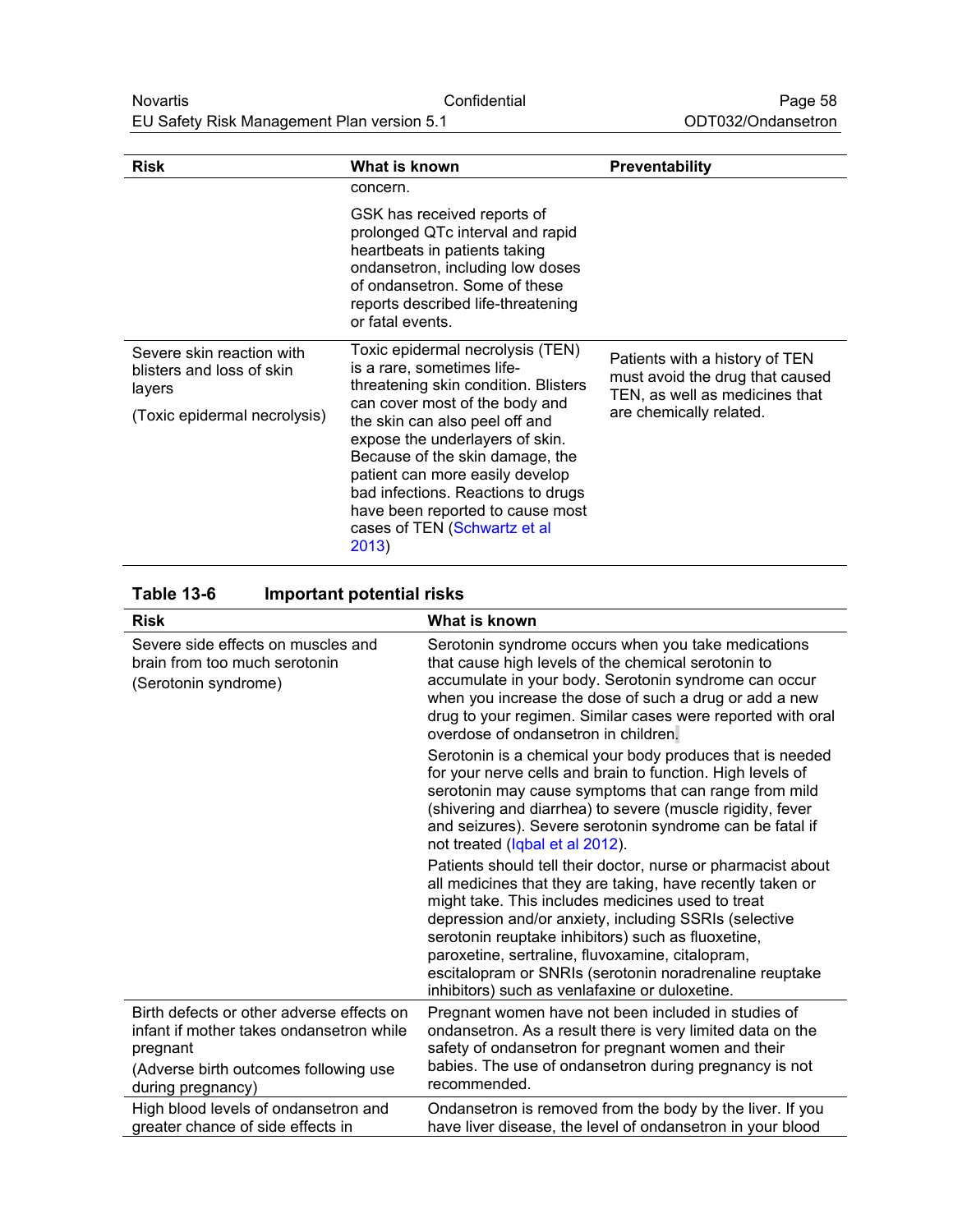| What is known                                                                                                                                |
|----------------------------------------------------------------------------------------------------------------------------------------------|
| may get too high and increase the chance of side effects.                                                                                    |
| Patients should tell their doctor if they have liver disease.                                                                                |
| Ondansetron may slow down how quickly food goes<br>through the intestines. Patients whose intestines work                                    |
| slowly or who have problems with constipation should tell<br>their doctor and may need to be watched closely if they<br>receive ondansetron. |
| It is not known if ondansetron gets into mother's breast<br>milk. If ondansetron is present in mother's breast milk, it                      |
| may cause adverse effects in a breast-fed baby. Your<br>doctor will decide if you should continue taking ondansetron<br>while breastfeeding. |
|                                                                                                                                              |

| <b>Table 13-7</b> | <b>Missing information</b> |
|-------------------|----------------------------|
|                   |                            |

| <b>Risk</b>                                                                                           | What is known                                                                                                                                                                                                                 |
|-------------------------------------------------------------------------------------------------------|-------------------------------------------------------------------------------------------------------------------------------------------------------------------------------------------------------------------------------|
| Adverse effects on mother if mother<br>takes ondansetron while pregnant<br>(Safety in pregnant women) | Pregnant women have not been included in studies of<br>ondansetron. As a result there is very limited data on the<br>safety of ondansetron for pregnant women. The use of<br>ondansetron during pregnancy is not recommended. |

## **13.3 Part VI.2.5 Summary of additional risk minimization measures by safety concern**

All medicines have a Summary of Product Characteristics (SmPC) which provides physicians, pharmacists and other health care professionals with details on how to use the medicine, the risks and recommendations for minimizing them. An abbreviated version of this in lay language is provided in the form of the package leaflet (PL). The measures in these documents are known as routine risk minimization measures.

This medicine has no additional risk minimization measures

## **13.4 Part VI.2.6 Planned post authorization development plan**

No studies are planned.

## **13.5 Part VI.2.7 Summary of changes to the Risk Management Plan over time**

| .                  | $m$ alor originalized to the rudit management run over this |                                                      |                                                                                                                                                                                                     |
|--------------------|-------------------------------------------------------------|------------------------------------------------------|-----------------------------------------------------------------------------------------------------------------------------------------------------------------------------------------------------|
| <b>RMP Version</b> | <b>RMP Date</b>                                             | <b>Safety Concerns</b>                               | <b>Comment</b>                                                                                                                                                                                      |
| 5.1                | 18-Mar-2016                                                 | There are no new safety concerns in<br>this version. | The already existing<br>potential risk of serotonin<br>syndrome is now<br>delineated to also<br>include serotonin<br>syndrome following oral<br>overdose of ondansetron<br>in pediatric population. |

**Table 13-8 Major changes to the Risk Management Plan over time**